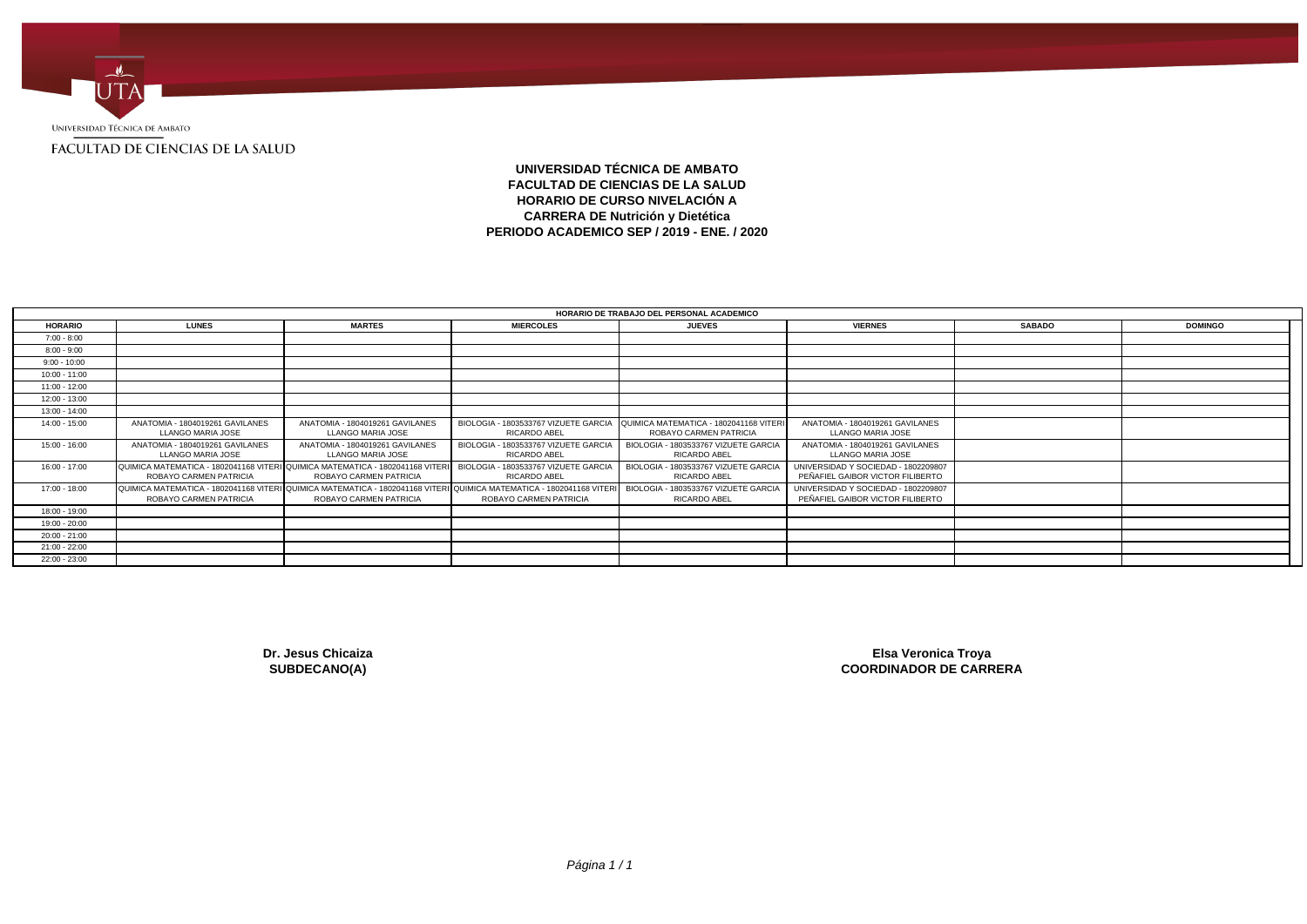

## **UNIVERSIDAD TÉCNICA DE AMBATO FACULTAD DE CIENCIAS DE LA SALUD HORARIO DE CURSO NIVELACIÓN B CARRERA DE Nutrición y Dietética PERIODO ACADEMICO SEP / 2019 - ENE. / 2020**

| HORARIO DE TRABAJO DEL PERSONAL ACADEMICO |                                                      |                                                                         |                                                                                                                                              |                                                                  |                                                                  |               |                |  |
|-------------------------------------------|------------------------------------------------------|-------------------------------------------------------------------------|----------------------------------------------------------------------------------------------------------------------------------------------|------------------------------------------------------------------|------------------------------------------------------------------|---------------|----------------|--|
| <b>HORARIO</b>                            | <b>LUNES</b>                                         | <b>MARTES</b>                                                           | <b>MIERCOLES</b>                                                                                                                             | <b>JUEVES</b>                                                    | <b>VIERNES</b>                                                   | <b>SABADO</b> | <b>DOMINGO</b> |  |
| $7:00 - 8:00$                             |                                                      |                                                                         |                                                                                                                                              |                                                                  |                                                                  |               |                |  |
| $8:00 - 9:00$                             |                                                      |                                                                         |                                                                                                                                              |                                                                  |                                                                  |               |                |  |
| $9:00 - 10:00$                            |                                                      |                                                                         |                                                                                                                                              |                                                                  |                                                                  |               |                |  |
| 10:00 - 11:00                             |                                                      |                                                                         |                                                                                                                                              |                                                                  |                                                                  |               |                |  |
| 11:00 - 12:00                             |                                                      |                                                                         |                                                                                                                                              |                                                                  |                                                                  |               |                |  |
| $12:00 - 13:00$                           |                                                      |                                                                         |                                                                                                                                              |                                                                  |                                                                  |               |                |  |
| 13:00 - 14:00                             |                                                      |                                                                         |                                                                                                                                              |                                                                  | QUIMICA MATEMATICA - 1802041168 VITERI<br>ROBAYO CARMEN PATRICIA |               |                |  |
| 14:00 - 15:00                             | RICARDO ABEL                                         | ROBAYO CARMEN PATRICIA                                                  | BIOLOGIA - 1803533767 VIZUETE GARCIA QUIMICA MATEMATICA - 1802041168 VITERI QUIMICA MATEMATICA - 1802041168 VITERI<br>ROBAYO CARMEN PATRICIA | ANATOMIA - 1804019261 GAVILANES<br>LLANGO MARIA JOSE             | QUIMICA MATEMATICA - 1802041168 VITERI<br>ROBAYO CARMEN PATRICIA |               |                |  |
| 15:00 - 16:00                             | BIOLOGIA - 1803533767 VIZUETE GARCIA<br>RICARDO ABEL | BIOLOGIA - 1803533767 VIZUETE GARCIA<br>RICARDO ABEL                    | ANATOMIA - 1804019261 GAVILANES<br>LLANGO MARIA JOSE                                                                                         | ANATOMIA - 1804019261 GAVILANES<br>LLANGO MARIA JOSE             | QUIMICA MATEMATICA - 1802041168 VITERI<br>ROBAYO CARMEN PATRICIA |               |                |  |
| 16:00 - 17:00                             | ANATOMIA - 1804019261 GAVILANES<br>LLANGO MARIA JOSE | BIOLOGIA - 1803533767 VIZUETE GARCIA<br>RICARDO ABEL                    | ANATOMIA - 1804019261 GAVILANES<br>LLANGO MARIA JOSE                                                                                         | ANATOMIA - 1804019261 GAVILANES<br>LLANGO MARIA JOSE             | BIOLOGIA - 1803533767 VIZUETE GARCIA<br><b>RICARDO ABEL</b>      |               |                |  |
| 17:00 - 18:00                             |                                                      | UNIVERSIDAD Y SOCIEDAD - 1802209807<br>PEÑAFIEL GAIBOR VICTOR FILIBERTO | UNIVERSIDAD Y SOCIEDAD - 1802209807<br>PEÑAFIEL GAIBOR VICTOR FILIBERTO                                                                      | QUIMICA MATEMATICA - 1802041168 VITERI<br>ROBAYO CARMEN PATRICIA | BIOLOGIA - 1803533767 VIZUETE GARCIA<br>RICARDO ABEL             |               |                |  |
| 18:00 - 19:00                             |                                                      |                                                                         |                                                                                                                                              |                                                                  |                                                                  |               |                |  |
| 19:00 - 20:00                             |                                                      |                                                                         |                                                                                                                                              |                                                                  |                                                                  |               |                |  |
| $20:00 - 21:00$                           |                                                      |                                                                         |                                                                                                                                              |                                                                  |                                                                  |               |                |  |
| $21:00 - 22:00$                           |                                                      |                                                                         |                                                                                                                                              |                                                                  |                                                                  |               |                |  |
| 22:00 - 23:00                             |                                                      |                                                                         |                                                                                                                                              |                                                                  |                                                                  |               |                |  |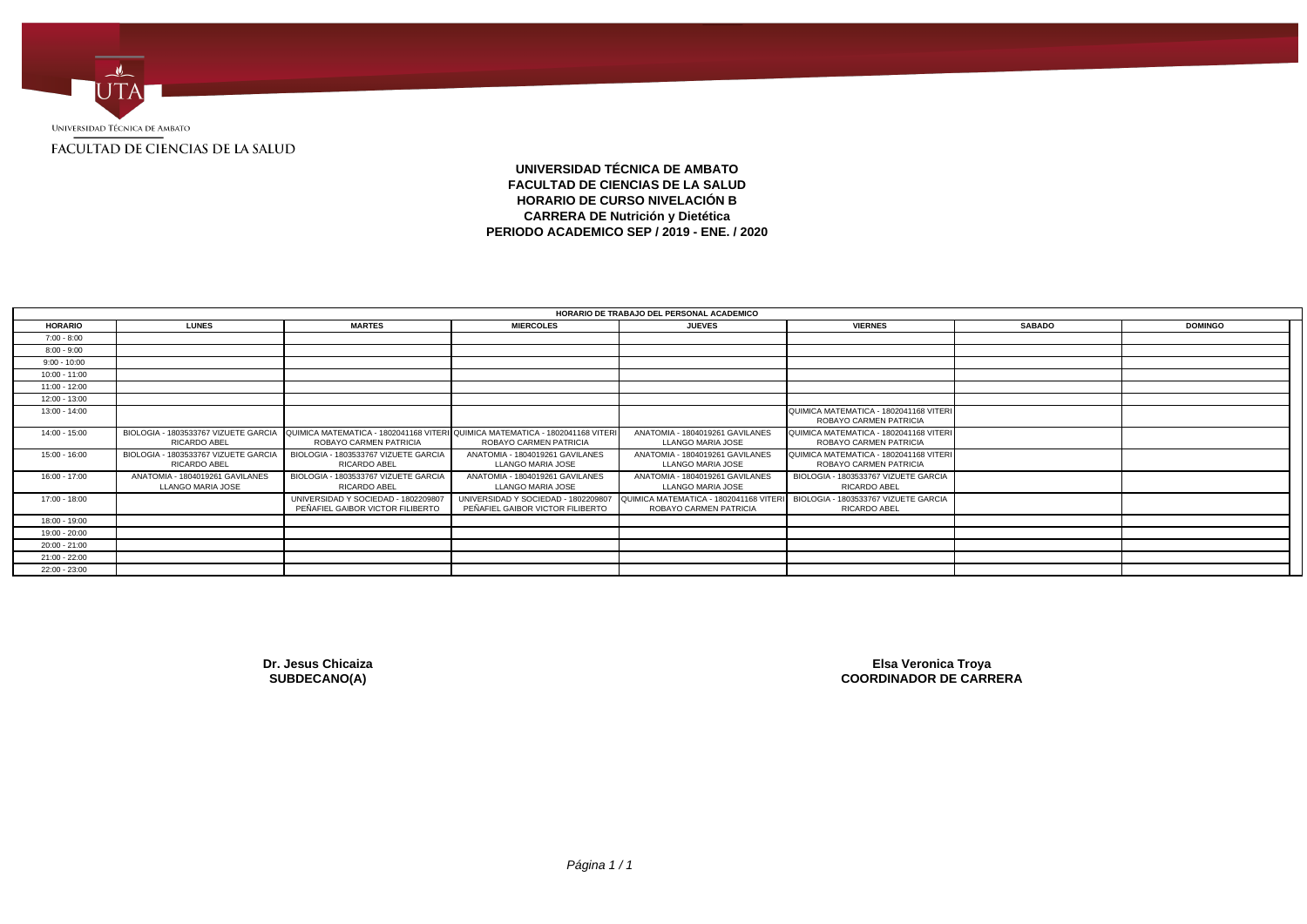

## **UNIVERSIDAD TÉCNICA DE AMBATO FACULTAD DE CIENCIAS DE LA SALUD HORARIO DE CURSO PRIMERO A CARRERA DE Nutrición y Dietética PERIODO ACADEMICO SEP / 2019 - ENE. / 2020**

|                 |                                                                                |                                                                                           |                                                                                                  | HORARIO DE TRABAJO DEL PERSONAL ACADEMICO                                                 |                                                                                                  |               |                |
|-----------------|--------------------------------------------------------------------------------|-------------------------------------------------------------------------------------------|--------------------------------------------------------------------------------------------------|-------------------------------------------------------------------------------------------|--------------------------------------------------------------------------------------------------|---------------|----------------|
| <b>HORARIO</b>  | <b>LUNES</b>                                                                   | <b>MARTES</b>                                                                             | <b>MIERCOLES</b>                                                                                 | <b>JUEVES</b>                                                                             | <b>VIERNES</b>                                                                                   | <b>SABADO</b> | <b>DOMINGO</b> |
| $7:00 - 8:00$   | QUIMICA APLICADA A LA NUTRICION -<br>1803533767 VIZUETE GARCIA RICARDO<br>ABEL |                                                                                           | LENGUAJE Y COMUNICACION - 1801917384<br>GUEVARA LLERENA MARIA ELENA                              |                                                                                           | MATEMATICAS Y ESTADISTICA<br>NUTRICIONAL - 1802209807 PEÑAFIEL<br><b>GAIBOR VICTOR FILIBERTO</b> |               |                |
| $8:00 - 9:00$   |                                                                                | MORFOFISIOLOGIA I - 1804019261<br><b>GAVILANES LLANGO MARIA JOSE</b>                      | LENGUAJE Y COMUNICACION - 1801917384<br>GUEVARA LLERENA MARIA ELENA                              | MORFOFISIOLOGIA I - 1804019261<br>GAVILANES LLANGO MARIA JOSE                             | MATEMATICAS Y ESTADISTICA<br>NUTRICIONAL - 1802209807 PEÑAFIEL<br><b>GAIBOR VICTOR FILIBERTO</b> |               |                |
| $9:00 - 10:00$  |                                                                                | NUTRICION NORMAL (CATEDRA<br>INTEGRADORA) - 1802458057 GALARZA<br>ESPARZA WILLIAM BAYARDO | MATEMATICAS Y ESTADISTICA<br>NUTRICIONAL - 1802209807 PEÑAFIEL<br><b>GAIBOR VICTOR FILIBERTO</b> | NUTRICION NORMAL (CATEDRA<br>INTEGRADORA) - 1802458057 GALARZA<br>ESPARZA WILLIAM BAYARDO | NUTRICION NORMAL (CATEDRA<br>INTEGRADORA) - 1802458057 GALARZA<br>ESPARZA WILLIAM BAYARDO        |               |                |
| $10:00 - 11:00$ |                                                                                | QUIMICA APLICADA A LA NUTRICION -<br>1803533767 VIZUETE GARCIA RICARDO<br><b>ABEL</b>     | NUTRICION NORMAL (CATEDRA<br>INTEGRADORA) - 1802458057 GALARZA<br>ESPARZA WILLIAM BAYARDO        | QUIMICA APLICADA A LA NUTRICION -<br>1803533767 VIZUETE GARCIA RICARDO<br>ABEL            | NUTRICION NORMAL (CATEDRA<br>INTEGRADORA) - 1802458057 GALARZA<br><b>ESPARZA WILLIAM BAYARDO</b> |               |                |
| $11:00 - 12:00$ |                                                                                | BIOLOGIA CELULAR - 1803533767 VIZUETE<br><b>GARCIA RICARDO ABEL</b>                       | QUIMICA APLICADA A LA NUTRICION<br>1803533767 VIZUETE GARCIA RICARDO<br>ABEL                     | BIOLOGIA CELULAR - 1803533767 VIZUETE<br><b>GARCIA RICARDO ABEL</b>                       | MORFOFISIOLOGIA I - 1804019261<br><b>GAVILANES LLANGO MARIA JOSE</b>                             |               |                |
| $12:00 - 13:00$ |                                                                                | BIOLOGIA CELULAR - 1803533767 VIZUETE<br><b>GARCIA RICARDO ABEL</b>                       |                                                                                                  | BIOLOGIA CELULAR - 1803533767 VIZUETE<br><b>GARCIA RICARDO ABEL</b>                       | MORFOFISIOLOGIA I - 1804019261<br><b>GAVILANES LLANGO MARIA JOSE</b>                             |               |                |
| $13:00 - 14:00$ |                                                                                |                                                                                           |                                                                                                  |                                                                                           |                                                                                                  |               |                |
| 14:00 - 15:00   |                                                                                |                                                                                           |                                                                                                  |                                                                                           |                                                                                                  |               |                |
| $15:00 - 16:00$ |                                                                                |                                                                                           |                                                                                                  |                                                                                           |                                                                                                  |               |                |
| $16:00 - 17:00$ |                                                                                |                                                                                           |                                                                                                  |                                                                                           |                                                                                                  |               |                |
| 17:00 - 18:00   |                                                                                |                                                                                           |                                                                                                  |                                                                                           |                                                                                                  |               |                |
| 18:00 - 19:00   |                                                                                |                                                                                           |                                                                                                  |                                                                                           |                                                                                                  |               |                |
| 19:00 - 20:00   |                                                                                |                                                                                           |                                                                                                  |                                                                                           |                                                                                                  |               |                |
| $20:00 - 21:00$ |                                                                                |                                                                                           |                                                                                                  |                                                                                           |                                                                                                  |               |                |
| $21:00 - 22:00$ |                                                                                |                                                                                           |                                                                                                  |                                                                                           |                                                                                                  |               |                |
| 22:00 - 23:00   |                                                                                |                                                                                           |                                                                                                  |                                                                                           |                                                                                                  |               |                |